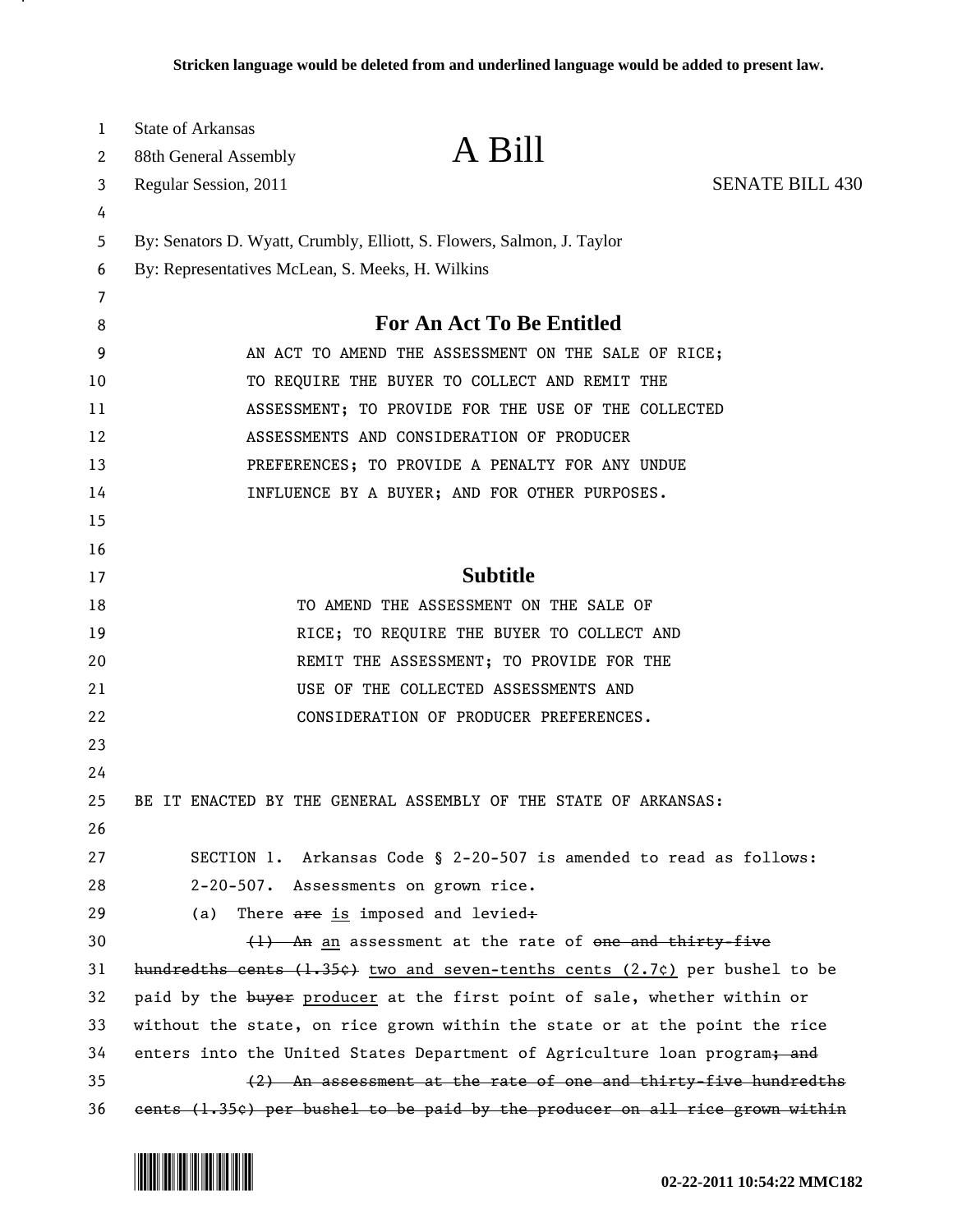1 this state.

 (b)(1)(A) The assessment imposed and levied by subsection (a) of this 3 section shall be collected by the Director of the Department of Finance and 4 Administration from the buyer of rice at the first point of sale or at the point the rice enters into the United States Department of Agriculture loan program.

 (B) The buyer of rice shall remit the assessment collected under subdivision (b)(1)(A) of this section to the Director of the Department of Finance and Administration on the form prepared by the director for that submission.

 (2) The form for the remittance by the buyer of rice under subdivision (b)(1) of this section shall show:

 (A) The total amount of assessments collected by the rice buyer during the month; and

 (B) The producer's preference for disbursements under subdivision (d)(2)(B) of this section to either the USA Rice Federation or the US Rice Producers Association or no preference.

 (3) The director shall provide the Arkansas Rice Research and Promotion Board with a monthly report summarizing the producers' preferences for disbursements under subdivision (d)(2)(B) of this section.

 (4) The buyer of rice shall provide the Arkansas Rice Research and Promotion Board with a monthly report containing the:

(A) Name of each rice producer from whom the buyer

collected an assessment under this section; and

 (B) Each producers' preference under subdivision (b)(2)(B) of this section.

 (c)(1) The proceeds of the assessment, less not more than three percent (3%) to cover the cost of collections, shall be deposited by the 29 director with the Treasurer of State in a special fund to be established for the Arkansas Rice Research and Promotion Board to the credit of the board the Arkansas Rice Research and Promotion Fund, § 19-6-451.

 (2) Disbursement shall be made The Treasurer of State shall make 33 a disbursement from the fund only upon a motion  $\frac{du}{dy}$  passed by the board and presented to the Treasurer of State and only for a purpose prescribed in this subchapter.

(d)(1) The funds derived from the assessment paid by a buyer at the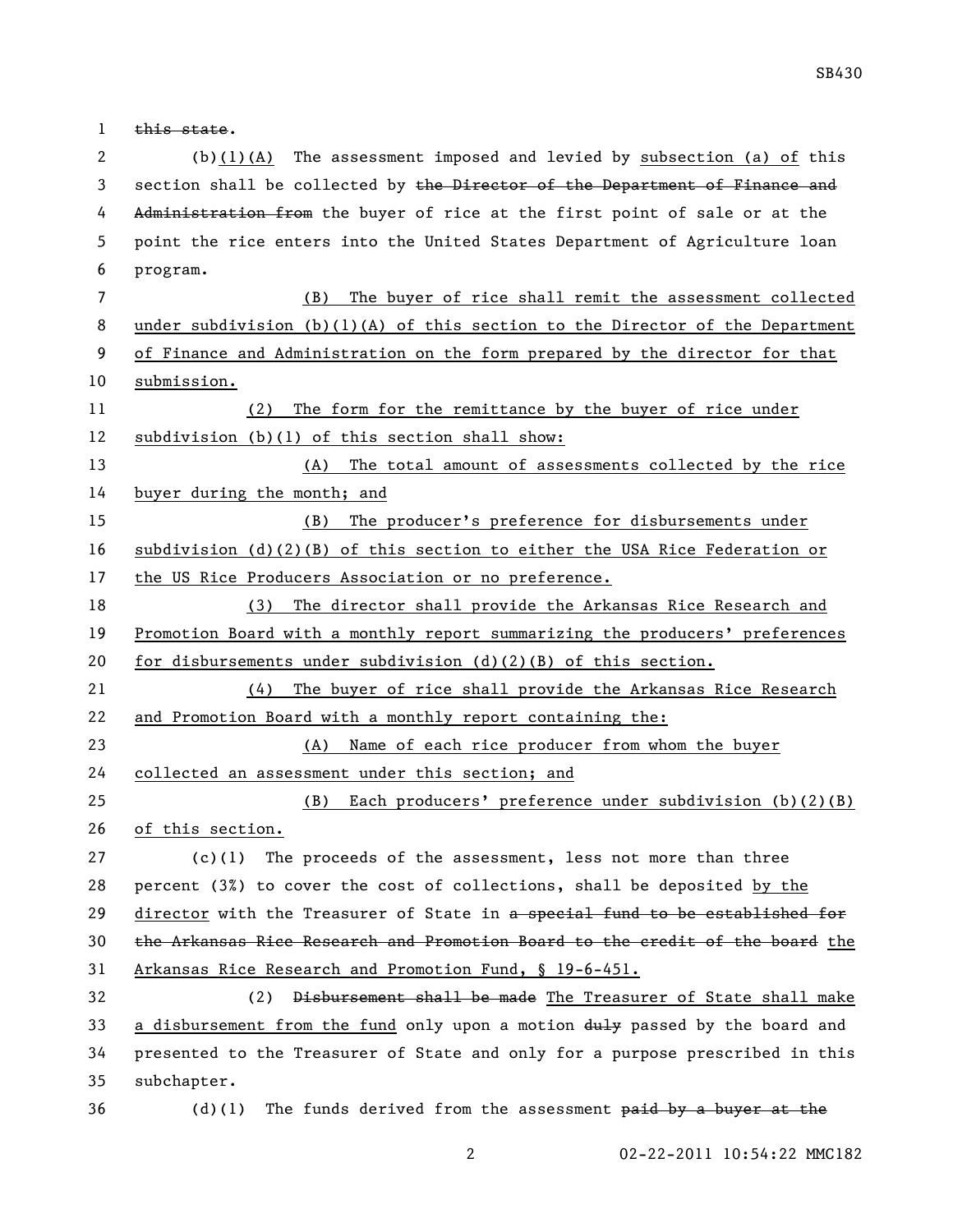```
1 first point of sale shall be used for:
2 (A) Market development and promotion;
3 (B) Basic administration expenses; and
4 (G) Defraying the costs of referenda that the board may
5 refer to buyers of rice the board's administrative expenses and operational
6 costs.
7 (2) The funds derived from the assessment paid by a producer 
8 shall be used for:
9 (A) Rice extension and rice research;
10 Example 20 CM Service administration expenses; and
11 (C) Defraying the costs of referenda that the board may
12 refer to producers of rice.
13 (2) After paying the expenses and costs under subdivision (d)(1) 
14 of this section, the board shall expend the remaining funds as follows:
15 (A) Fifty percent (50%) on rice research; and
16 (B)(i) Fifty percent (50%) on the promotion and market 
17 development of rice in a manner consistent with the producers' allocation 
18 preferences as reflected in the director's reports to the board under 
19 subdivision (b)(3) of this section.
20 (ii) If the director's reports to the board under
21 subdivision (b)(3) of this section reflect no producer preference for a
22 portion of the disbursement to be made under subdivision (d)(2)(B)(i) of this
23 section, the board shall allocate that portion between the USA Rice 
24 Federation and the US Rice Producers Association in the same proportion as 
25 the allocation was made under subdivision (d)(2)(B)(i) of this section.
26 (3)(e) Funds spent under subdivisions (d)(1) and (2) subdivision
27 (d)(2) of this section may be applied within or without Arkansas, including
28 regional, national, and international applications.
29
30 SECTION 2. Arkansas Code § 2-20-504(a)(1), concerning penalties on 
31 rice buyers, is amended to read as follows:
32 (a)(1) Any buyer who:
33 (A) fails Fails to file a report or pay any assessment
34 within the required time set by the Director of the Department of Finance and 
35 Administration shall forfeit to the director a penalty of five percent (5%) 
36 of the assessment determined to be due plus one percent (1%) for each month
```